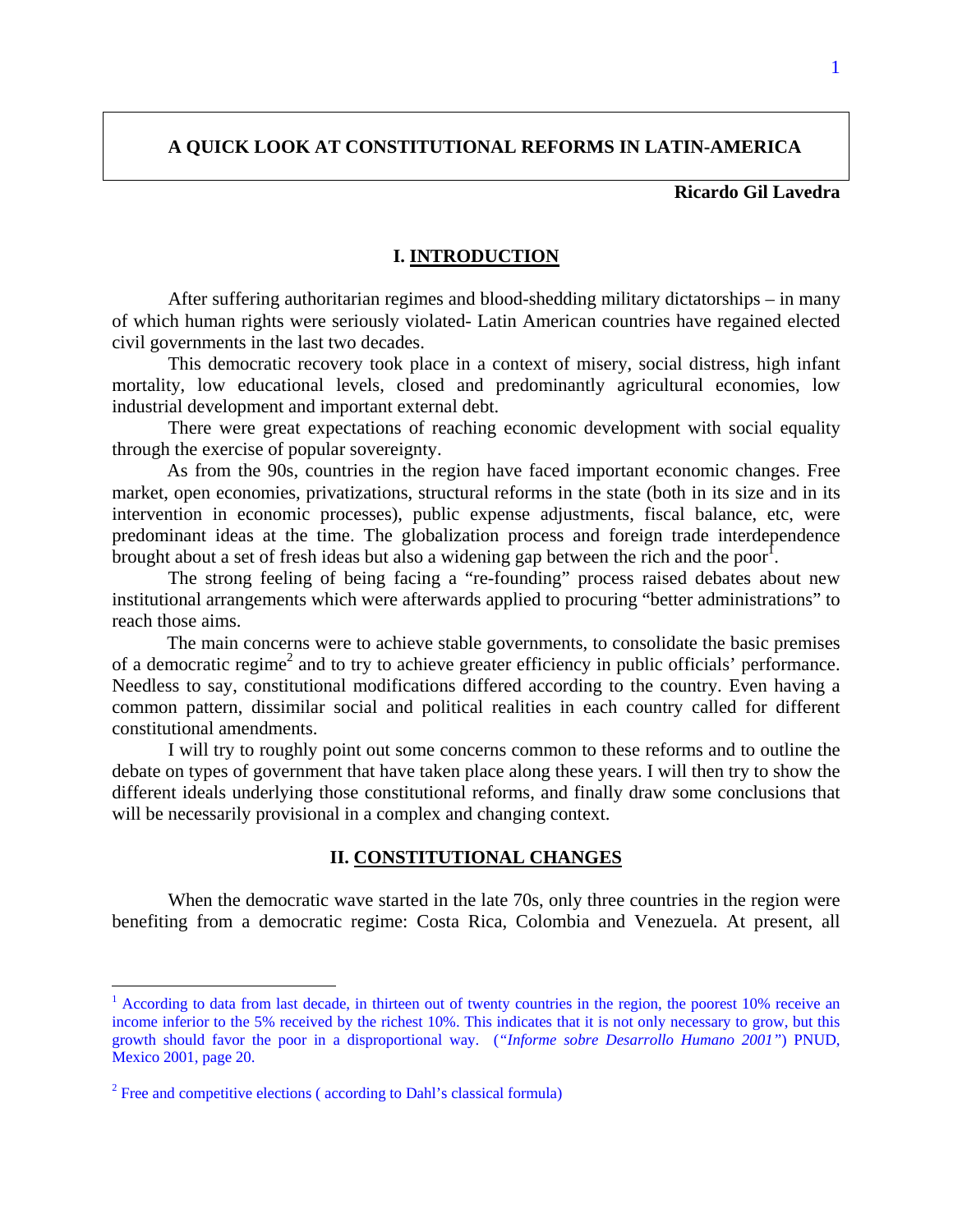countries hold at least free, competitive and periodic elections where the adult population has the right to vote<sup>3</sup> to renew government officials.

With the sole exception of Costa Rica, which has kept its constitution since 1949, all other countries in the region have promulgated a new one or introduced important modifications to the ones that had been in force before the authoritarian regimes took over. In some cases<sup>4</sup> some modifications have been introduced even to the constitutional text.

It is obviously impossible to analyze the wide range of changes in this paper. However, we can briefly describe common lines evincing some of the deficits they have tried to overcome.

We can distinguish five important axes along which similar concerns have gone through and to which countries have tried to respond to with some similitude. These are 1) judiciary independence; 2) social rights; 3) new forms of popular participation; 4) control bodies and fight against corruption; 5) new balance between executive and legislative powers.

#### **1. The Judiciary**

 $\overline{a}$ 

The judiciary has been considered in almost all the constitutional reforms. Especially in two aspects: the mechanisms to appoint judges and the bodies in charge of judicial review. The judiciary in Latin America has been traditionally related to the executive power and has worked for decades alongside military dictators or authoritarian governments. Also, judicial officials have come from the most conservative segments in the society and their decisions have tended to keep the *status quo.* Therefore, the main constitutional concerns have been to assure judges greater *independence* and to obtain more legitimacy for the most delicate task they perform: the control of the acts of the majority. To this end, ways to appoint them were established to guarantee their autonomy. On the other hand, the expansion of matters of rights necessarily determines the importance of judges, as they are bound to ensure their enforcement.

In general, and in spite of multiple variants, the changes introduced follow two directions. As regards the appointment of judges, to deprive the executive or the legislative branches of their power to appoint them and pass it to superior courts, or to a new judicial organ that has appeared in the region: the Council of the Magistracy. And, as regards judicial review, to introduce a Constitutional Court to check on it.

The Argentine Constitution of 1994 incorporated the Council of the Magistracy composed by judges, lawyers and representatives of political bodies, giving it important judicial powers, such as the selection of low courts members through public competition. The appointment is still in the hands of the Executive and the Senate, but out of a list of three candidates proposed by the Council. The appointment of Supreme Court judges must be approved by two thirds majority in the senate in a public session.

Bolivia's Constitutional reform in 1994 created a Council of the Judicature, integrated by the President of the Court and representatives in Congress. This council has administrative and disciplinary authority and is in charge of proposing to the Congress the list of three candidates to be Supreme Court judges, and of proposing to the latter the candidates to be District Court members. It also incorporates a Constitutional Court, appointed by Congress, that is in charge of judicial review and the conflicts arising between the State branches.

<sup>3</sup> According to traditional procedural or realistic conceptions of democracy (Huntington, Samuel *"La tercera Ola. La democratización a finales del siglo XX"*, Paidós, Barcelona l994, page 20)

<sup>4</sup> Ecuador in 1993,1996 and 1998. Panamá in 1978,1983,and 1994.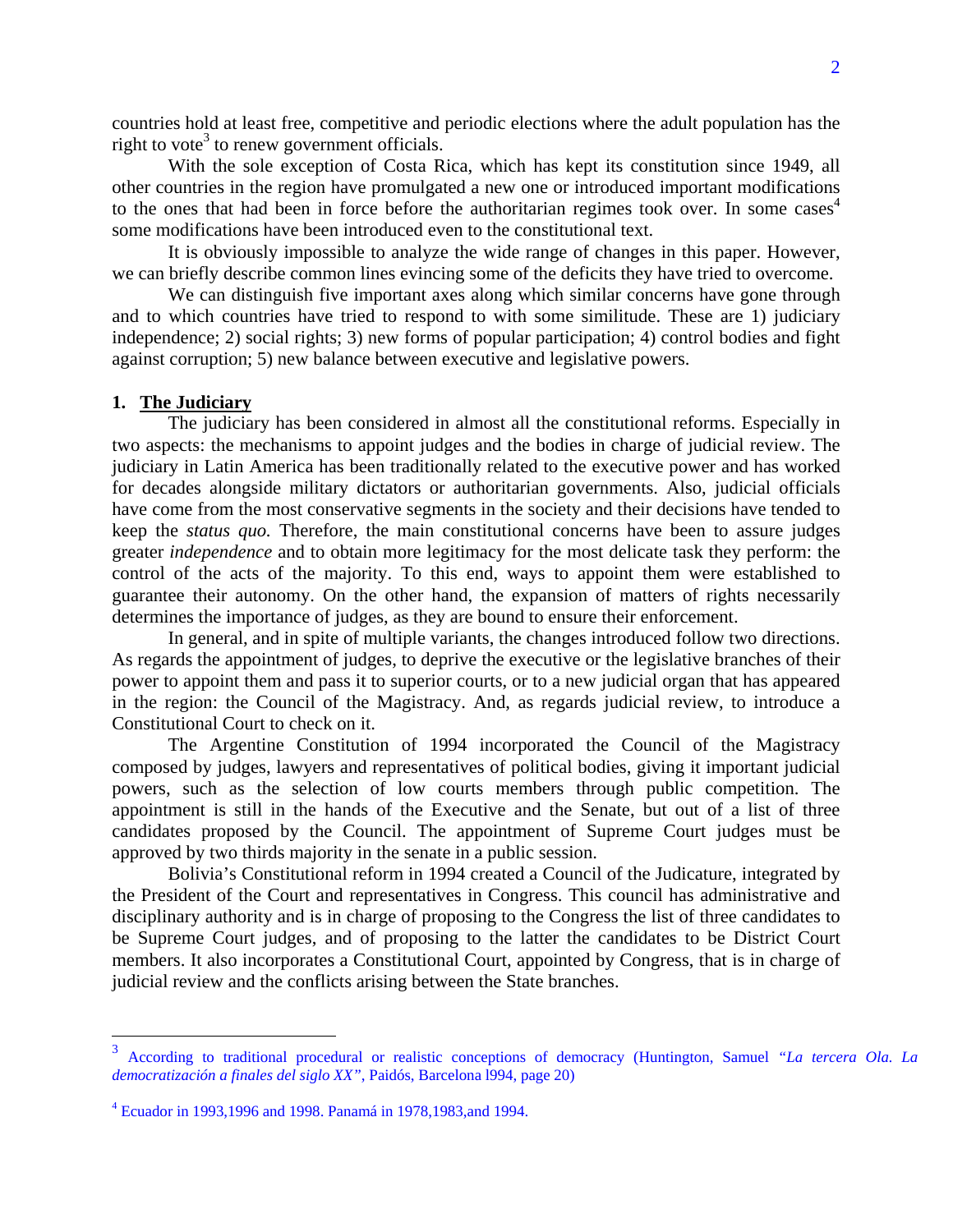In Chile, the Constitution establishes that the President appoints the Court's judges as from a list proposed by the same Court<sup>5</sup> which should include the magistrate of the Court of Appeal with the most seniority. A Constitutional Court exercises a preventive and abstract judicial review, while concrete control falls under the responsibility of the Supreme Court.

Colombia created in its Constitution of 1991 a Superior Council of the Judicature, integrated by judges elected by Congress, which elaborates the lists of candidates to be judges. Both the Supreme Court and the Council of State (contentious-administrative jurisdiction) appoint their own members after the proposal of the Council of the Judicature. The judicial review is in charge of a Constitutional Court, temporarily integrated by the Senate after nomination made by the President, the Supreme Court and the Council of State.

The Ecuadorian Constitution of 1998 (that took into account some of the 1993 and 1996 reforms) also established a National Council of the Judicature and a Constitutional Court. The Supreme Court itself appoints its members with the vote of two thirds of the body. Judges are appointed on the basis of merit and competitive examination. Congress appoints the Constitutional Court that exercises preventive judicial review.

The Peruvian Constitution of 1993 also created a National Council of the Magistracy in charge of appointing judges and prosecutors at all levels after a competition based on merit and personal assessment. A Constitutional Court is in charge of the judicial review, and its members are chosen for a limited period by two thirds of the Congress.

Paraguay, in its Constitution of 1992 considers a Council of the Magistracy, integrated in a plural way, that has the responsibility of proposing to the Senate lists of candidates to appoint the Supreme Court judges, and proposing to the Supreme Court candidates to appoint lower judges.

#### **2. The Determination of Policies and social rights.**

Several Constitutions have established in some detail the general principles legislative action ought to observe, setting the policies to be followed in different subjects such as economy, finance, culture, education, etc. Also, the so-called "social rights" have been generously dealt with in the constitutional texts. In some cases, not only have some relatively recent collective rights been incorporated such as environmental, consumer or competition laws, but some Constitutions have also attended to great variety of rights, giving protection to practically all segments of human life.

This is the case of the Brazilian Constitution of 1998 that establishes the principles of economic activity, and the urban, agricultural and financial policies. It also includes the rights derived from the "social order" such as social safety, health, social welfare, education, culture, sport, science and technology, social communication, family, childhood, adolescence, the elderly and the aborigines. The Ecuadorian Constitution of 1998 regulates economic, social, cultural rights as well as the rights related to work, the family, health, vulnerable groups, social safety, culture, education, science, communication, the sports of indigenous, Negro or afro-Ecuadorian populations. It goes on to establishing in detail the economic system and the social and economic planning. Similarly, but in an even more detailed way, the Bolivariana Constitution of Venezuela of 1999 establishes a large number of social rights and the "function of the State in the economy", the budget, tax, monetary policies and the macroeconomic coordination. The

<sup>&</sup>lt;sup>5</sup> The Court, in turn, proposes to the president the candidates to be Lower Courts judges and the prosecutors.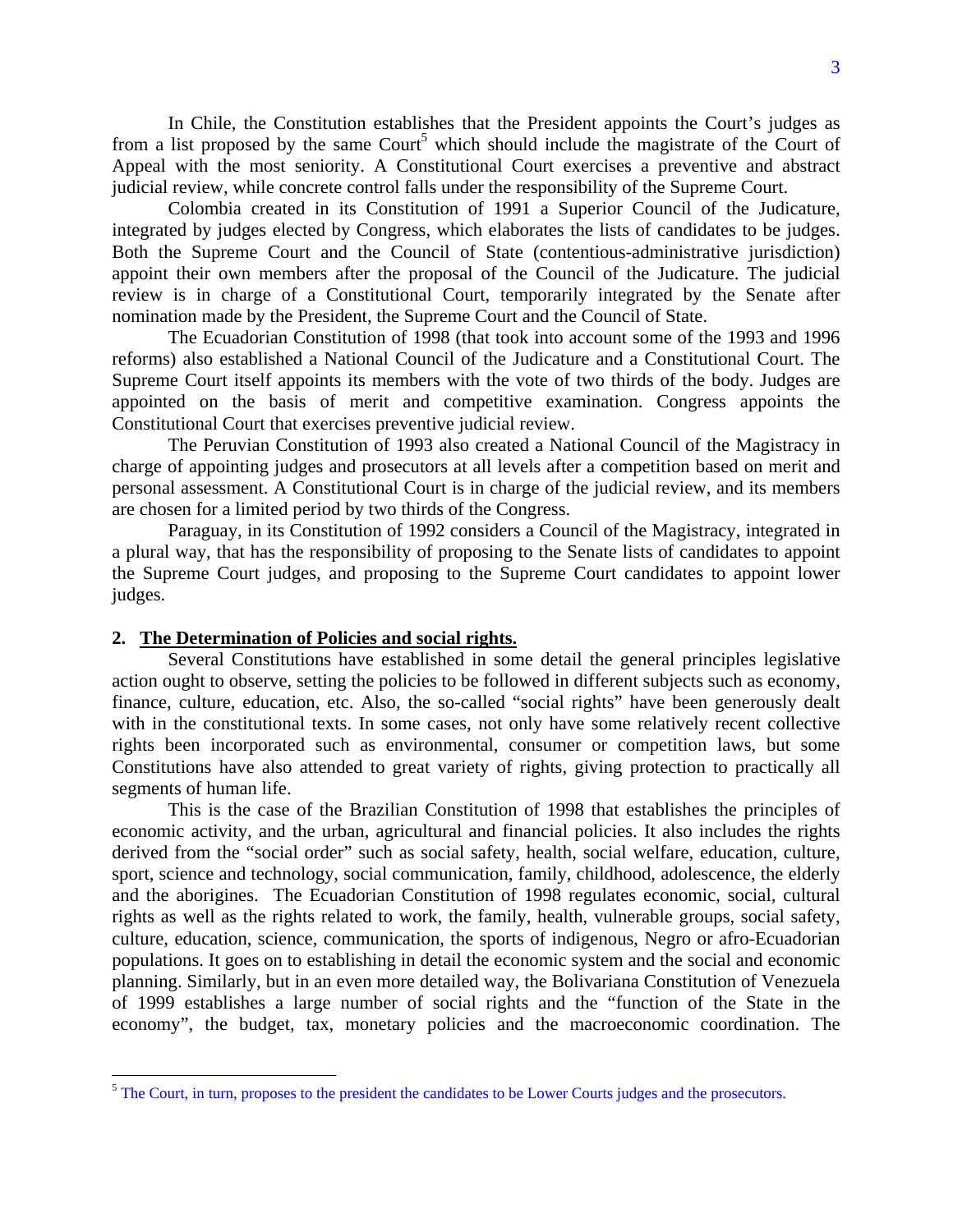Constitutions of Colombia (1991), Paraguay (1992), Peru (1993) and Bolivia (1994) follow the same pattern even though there are slight differences.

Other countries have incorporated rights in an indirect way. Thus, the Argentine Constitution of 1994 gave constitutional rank to several Conventions on human rights that have become part of the Constitution such as the United Nations International Agreement on Economic, Social and Cultural Rights.

#### **3. New forms of popular participation.**

Once the limitations regarding universal vote were overcome, Constitutions of the region started incorporating mechanisms called "of quasi- direct democracy" which enable citizens to participate more actively in public affair discussions, complementing political representation.

The Colombian Constitution of 1991 enumerates as such the plebiscite, the popular consultation, the open city councils, the legislative initiative, and the repeal, leaving their regulation to the law. The President of the Republic, in accordance with his Ministers and the Senate can consult the people about "*decisions of national transcendence*" and the result is mandatory. A number of citizens equivalent to a tenth of the electoral register can call for a referendum to abolish a law that will be repealed if it is the decision of the majority of votes, provided a quarter of the electoral register participates.

The Argentine constitutional reform of 1994 ruled the legislative initiative of citizens representing the three per cent of the electoral register. Also, both the Congress and the Executive can submit a proposed law to entailing consultation, and any other issue related to their respective competence to a non-entailing consultation.

The more recent Constitutions of Ecuador (1998) and the Bolivariana of Venezuela (1999) carry the most solid arrangements on the subject. The former contemplates the possibility of popular consultation in "*affairs of transcendental importance*" (other than constitutional reform) called by the President or by citizens representing the eight per cent of the electoral register and it makes the voted decision mandatory. It also regulates people's initiative to propose laws if representing a quarter of one per cent of the electoral register (or through "social movements of national character") and their participation in parliamentary debates supporting the proposed law through delegates. Similarly, another issue considered is the revocation of terms of office in the communal order "*because of acts of corruption or unjustified failure to carry out the work*" summoning the citizenship if the request is made by thirty per cent of the electoral register.

The Venezuelan Constitution is surely the most generous in Latin America. Matters of "*special national transcendence*" can be submitted by the President to consultative referendum in accordance with the Council of the Magistracy, the National Assembly (Congress), or by a number no lower than ten per cent of the electors (the same occurs at parochial, municipal or state level). The terms of office *of all popularly elected positions and posts* may be subject to revocation if a number not inferior to twenty per cent of the electors request a referendum. The public official is dismissed if a number of electors equal to the number that elected him decide so, provided that at least twenty five per cent of the electoral register participates in the vote. A mandatory referendum can also be called by the Assembly to approve a proposed law, and there can be a law or executive order derogatory referendum if requested by ten per cent of the electors and forty per cent of the electoral register participates (this does not apply to certain subjects). On the other hand, citizens have the right of legislative initiative if it is introduced by half a per cent of those in the civil register.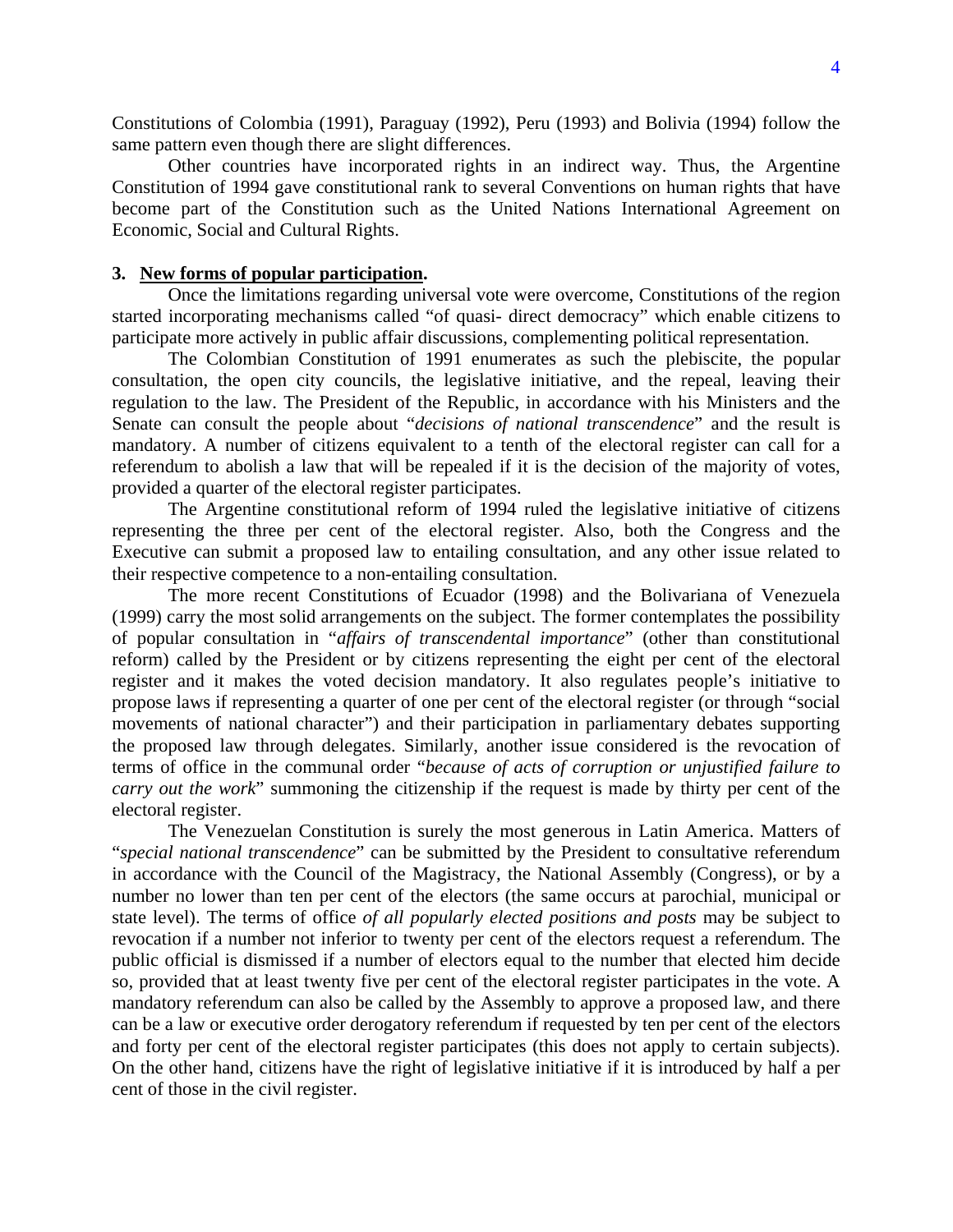# **4. Control bodies and fight against corruption**

Bodies and mechanisms to control state action have multiplied and resolutions have also been made aiming at fighting corrupt practice in public officials.

The Colombian Constitution of 1991 enumerates as control bodies: a) The General Comptrollership of the Republic, with strong authority to watch over the administration's fiscal management, in charge of a controller elected by Congress out of a list of candidates presented by the Constitutional Court; b) the Supreme Court; and c) the Council of State. The Attorney General, as head of the Justice Department, exercises *the superior surveillance over the official behavior of those in public office,* even of those resulting from popular election. After a hearing, he can dismiss from office the person found responsible for violating the Constitution or the law, or for illegal enrichment.

The Paraguayan Constitution of 1992 also presents a General Comptrollership of the Republic, in charge of a person appointed by the lower Chamber after a list of candidates proposed by the Senate, and who inspects public property and the state patrimony, budget execution and public officials' asset statements.

Argentina incorporated in its constitutional reform of 1994 the National General Auditorship, a parliamentary organ in charge of the external control of the national public sector regarding its patrimonial, economical, financial and operative aspects.

As regards corruption, the Constitution of Peru in 1993 makes the filing of asset statements mandatory to those who administer or handle state funds, and the Attorney General should bring charges when illicit enrichment is presumed.

The Constitution of Ecuador in 1998 establishes that actions and punishment because of embezzlement, bribery, extortion and illicit enrichment never prescribe and trials begin and continue even in the absence of the defendant<sup>6</sup>. Also, the constitutional text establishes that all public officials should file an asset statement (if they fail to do so, they are not allowed to take office), which is examined at the end of their mandate by the State's General Comptrollership. The failure to file the statement at the end of the term of office *shall presume illicit enrichment7 .* The Constitution also creates a Commission of Civil Control on Corruption, composed by civil organizations which, *representing the citizens*, accepts and investigates denunciations, and afterwards submits them to the Justice Department or the State's General Comptrollership.

The Bolivariana Constitution of Venezuela (1999) establishes the Citizen Power as one of the state's branches, integrated by the Public Defender, the Justice Department and the General Comptrollership. These bodies form the Republican Moral Council, which, with great power, is responsible for investigating and punishing the violations to public ethics, committed by public officials.

# **5. New balance between executive and legislative powers.**

 $\overline{a}$ 

 The "Caesar-like" features of Latin American presidentialism - a strong executive hegemony that came close to "caudillos" (strong bosses)- and the concern to assure governability and institutional stability, led to the introduction of constitutional reforms that sought to guarantee a better relation between president and parliament.

<sup>&</sup>lt;sup>6</sup> This does not seem compatible with the right of defense stated in the Constitution of Ecuador (sec. 24, subs. 10)

<sup>&</sup>lt;sup>7</sup> This collides with the feature of innocence also asserted by the Constitution of Ecuador (sec 24, subs. 7)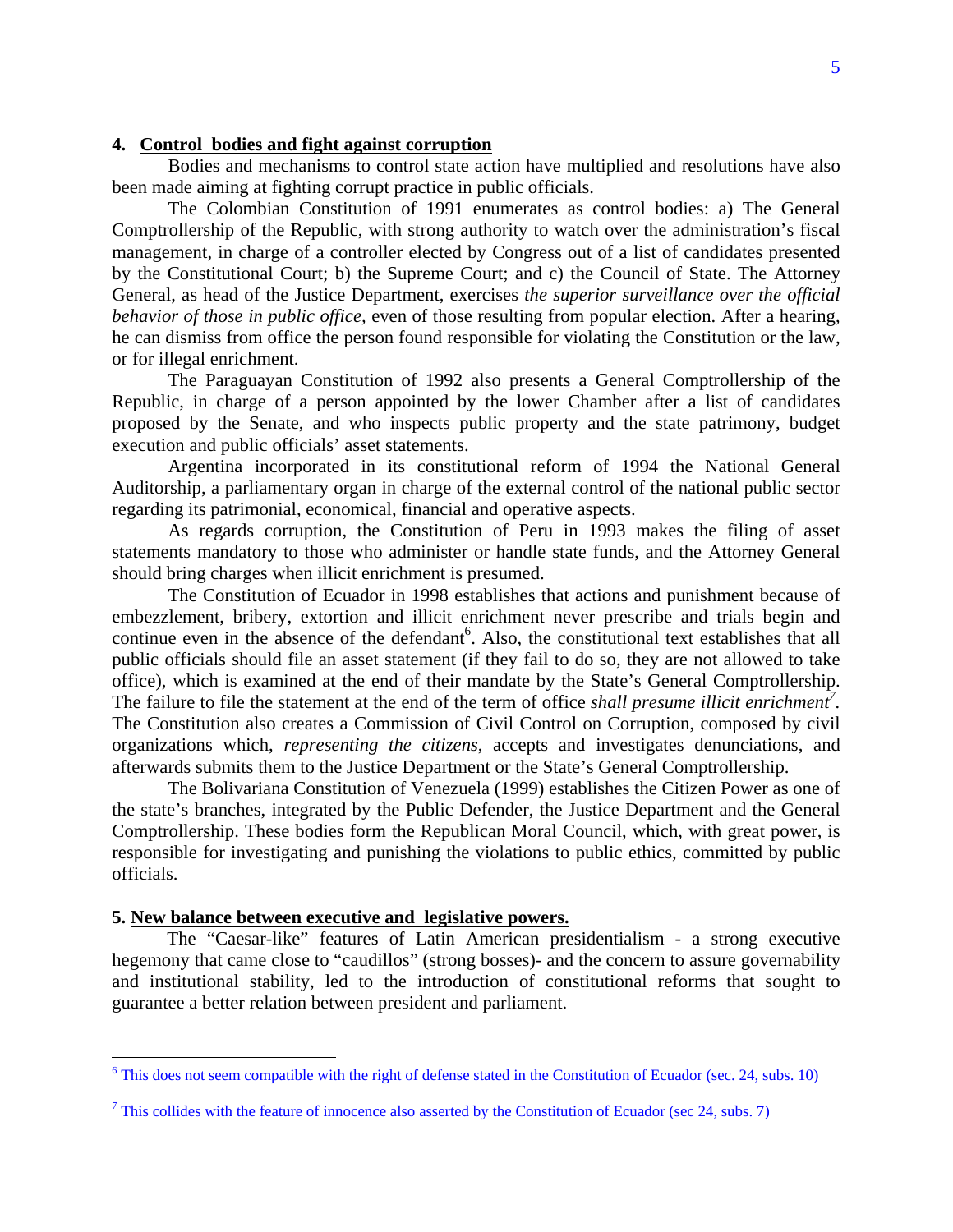It is not possible to trace common patterns in this aspect, as presidentialism takes different forms in Latin America, and it should be analyzed in connection with other system variables that play a fundamental role, such as the electoral system, the number of political parties and how disciplined those are.

In spite of this, we can notice that, on the one hand, there was an attempt to attenuate presidential power, de-centralizing some of his powers on a minister or extending Congress' authority to censure the Cabinet or any of its members. But on the other hand, the president's powers on legislative matters have been increased, trying to avoid parliamentary blockades.

Bolivia has one of the purest types of presidentialism. The separation of powers is rigid and the president cannot exercise legislative authority. But even though the reform of 1994 admits the censure of ministers by majority of present voters in each Chamber, this does not imply the resignation of the censured official, as the president can accept it (constructive censure is admitted in communal matters) or reject it. It is worth noting that when no presidential candidate obtains absolute majority, the Congress decides the winner between the two most voted. The Bolivian system has thus been called "parliamentarized presidentialism".

In Brazil, the discussion on government regimes has been intense, and a plebiscite to impose a parliamentary regime has failed. By the Constitution of 1988 the president is empowered to deal with legislative matters: a) laws delegated by Congress, although it keeps the right to "consider" the executive's proposal, approving or rejecting it in only one voting; b) provisional measures in case of "importance and emergency" that must be approved by Congress in thirty days, otherwise they are not in force; c) to request urgent procedure for some proposed laws and thus postpone the consideration of others in the legislative agenda.

The president in Chile can ask the Congress for authorization to issue laws delegated for a term no longer than a year and request the Congress the urgency in the dispatch of a proposed law, having the respective Chamber to go on record in no more than thirty days at the most.

The president of Paraguay, according to the Constitution of 1992, cannot issue measures of legislative nature, but he can request -up to three times in an ordinary period -the urgent procedure of the proposed laws he sends to Congress, at any stage of the process. If the Chambers do not reject it in sixty days, the proposed law is considered approved (ficta sanction). In turn, a two thirds majority in both Chambers can censure ministers and high officials, recommending their removal from office to the president or superior, which can be accepted or not.

The Constitution of Ecuador of 1998 also admits the censure on ministers, but their remaining in office depends on the president's decision. In economic matters, the president can rank some proposed laws as urgent, so that they must be approved, modified or rejected by Congress in no more than thirty days. If Congress fails to do so, the president can promulgate it as executive order.

The Constitution of Colombia of 1991 entitles the Congress to give the president *precise extraordinary authority to issue norms with force of law when the need demands so or public life recommends so*. The president can also request urgent procedure for any proposed law, the congress having to decide on it in thirty days, excluding any other subject on the parliamentary agenda. The Congress can, by absolute majority in each Chamber, censure the ministers by removing them from office.

The Constitution of Peru in 1993 admits legislative delegation to the president on specific subject and for a certain period. It includes the Head of the Council of Ministers'appointed by the executive with authority to coordinate the Council, to validate and to propose to the president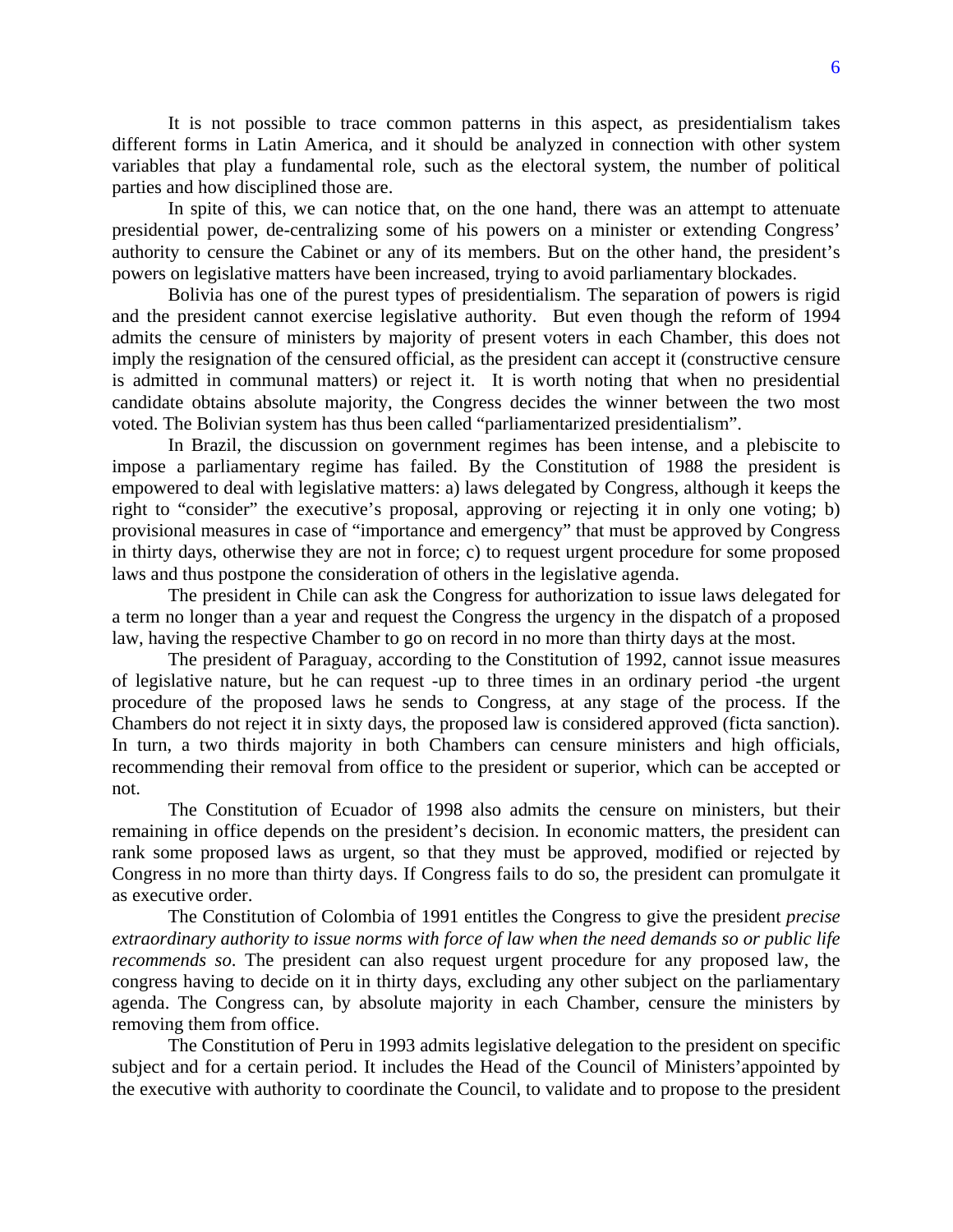the other members of the Council or accept their removal from office. The Congress can censure the Council or any of its members by the vote of the majority of the legal number of congressmen if requested by at least twenty five per cent of congressmen. Censure determines the resignation of the censured. The same happens if the Head of the Council pleads for a vote of confidence and the Congress rejects it. The president of the Republic may dissolve Congress and call for elections if the Congress has censured or rejected the vote of confidence to two Councils of Ministers.

The Argentine reform of 1994 introduced a Head of the Ministers' Cabinet, appointed by the president, in charge of the administration and with the political authority the president might pass on him. The Congress can censure him and remove him from office by the vote of the absolute majority of the members of each Chamber. In turn, the president can introduce legislative measures *when exceptional circumstances render it impossible to continue with ordinary procedure* to pass laws, these executive orders must be considered by a Permanent Bicameral Commission. Similarly, the Congress can delegate legislative power to the executive, on certain subjects, for a certain period and establishing its bases. The possibility to partially promulgate laws is also admitted.

Similarly, the Boliviarana Constitution provides for an Executive Vice president, appointed by the president, in charge of coordination tasks and those requested by the president, suggesting Ministers' appointments and removals. Both the Executive Vice President and the ministers can be censured and removed from office by the vote of three fifths of the National Assembly (Congress). Should the Executive Vice President be removed three times in the same constitutional period, the president has the right to dissolve the National Assembly (Congress) and call for elections. As far as legislation is concerned, the Assembly can pass *validating laws*  through the vote of three fifths of its members, setting a deadline and guidelines so that the president can issue norms with force of law.

Uruguay presents similar features. The General Assembly (Congress), called by either Chamber, can censure or disapprove acts from Ministers or the Council of Ministers, by the vote of the absolute majority of its members, causing the resignation of the questioned official. The president can question the vote of disapproval if this was made by less than two thirds of the Assembly and request to call a new one. If this does not meet, the disapproval is then annulled. If it keeps it by less than three fifths of its members, the president may keep the censured, dissolve the Chambers and call for elections (if the disapproval is individual, the president may only exercise this right once in his term of office). The new Assembly shall maintain or annul the censure by absolute majority of its members. If it keeps it, the Council of Ministers fall. As regards legislative authority, the president does not have it, but he can declare the urgent consideration of a proposed law that will be passed if the Assembly does not reject it or approve it totally or partially within the time limits fixed by the Constitution.

# **III. PRESIDENTIALISM vs. PARLIAMENTARIANISM DEBATE**

Constitutional changes have very dimly reflected the intense and long discussion over the government system most convenient to consolidate the new Latin-American democracies.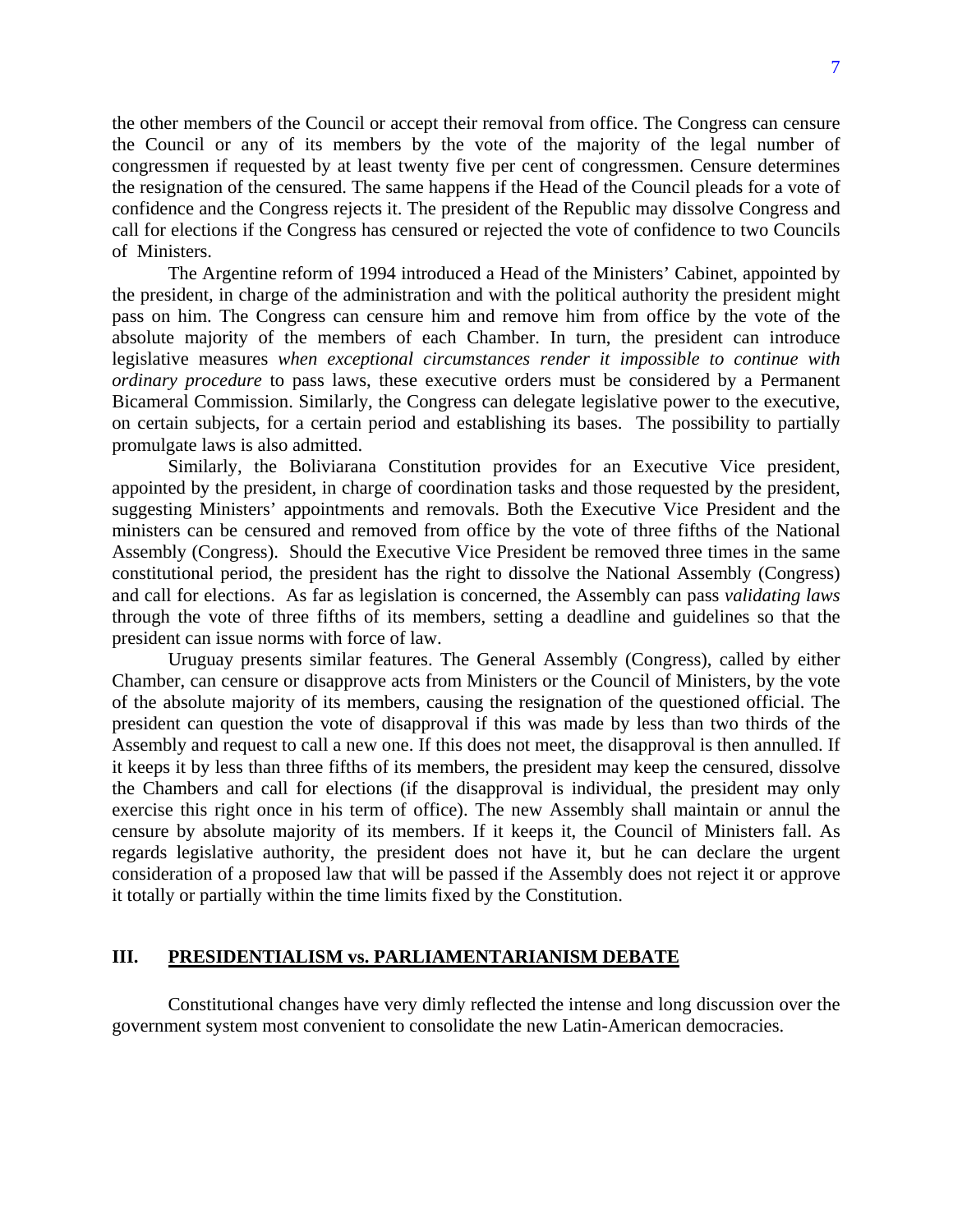Juan Linz has greatly stimulated this debate in successive papers<sup>8</sup> where the difficulties of the Latin-American presidential system to establish stable democracies were outlined. The central issue was if the presidential system itself could generate instability or institutional breakdown.

Linz's thesis is based on the premise that institutions represent independent variables with competence to modify social preferences and behaviors. It can be summarized as follows. Presidentialism is defined by two characteristics: a) a *dual democratic legitimacy*, derived from the fact that both parliament and president are elected by the people (the latter, either directly or through electoral colleges). b) The elections of both president and parliament are for *a short*  period, and they are both independent<sup>9</sup> from each other.

 Some flaws derive from these characteristics. The system's rigorousness blocks solutions to critical situations, and that brings about the regime's breakdown. A divided government, in which the president does not have parliamentary majority, allows parliamentary opposition to "blockade" the executive action making it impossible for him to carry out his government program. The "all-or-none" characteristic of presidential elections (being an only position, the winning party takes it all) hinders cooperation, alliances and the pursuit of consensus. In this sense, Liphart,, who made an important contribution in distinguishing between consensus and majority democracies<sup>10</sup>, concludes that presidentialism tends to the rule of the majority but, paradoxically, in case of disagreement with parliament, the result is not consensus (due to the autonomous legitimacy of both) but the president's weakness. His conclusion therefore holds the inferiority of presidentialism against parliamentarianism $11$ .

Linz's position was supported by comparative studies<sup>12</sup> which showed that, since 1945, thirty third-world countries with presidential systems had undergone institutional breakdowns, while nearly all third-world countries that had opted for parliamentary systems had maintained their governments. Scott Mainwaring and Matthew Shugert<sup>13</sup> objected the conclusion derived

<sup>8</sup> *"Democracia presidencial o parlamentaria. ¿Hay alguna diferencia?*" in *"Presidencialismo vs. Parlamentarismo: Materiales para el estudio de la Reforma Constitucional"*, Concejo para la Consolidación de la Democracia, Eudeba, Bs.As. 1988, pp. 19. The extended version of this first paper presented at Georgetown University Symposium, *"Democracia parlamentaria o presidencial, ¿supone una diferencia?"* in May 1989, and then published in *"Hacia una democracia estable: La opción parlamentaria*" Linz, Liphart and Valenzuela, Santiago de Chile, 1991, appears later in *"The Failure of Presidential Democracy. Comparative Perspective"*, John Hopkins University Press, 1994 (Spanish version: Linz and Valenzuela, *"Las crisis del presidencialismo. Perspectivas comparadas"*, Alianza, Madrid 1997, pp 25).

<sup>9</sup> Giovanni Sartori (*"Ingeniería constitucional comparada*", México 1994, p 98), points out that a pure presidential system means that the president a) must be elected by the people; b) cannot be made to resign his position by the Congress; c) must lead or manage the specified government form he designs.

<sup>10</sup> *"Las democracias contemporáneas"* Ariel, Barcelona, 1987. See also *"Democratización y modelos democráticos alternativos"*, in *"Presidencialismo vs. Parlamentarismo..."* op.cit., p.3.

<sup>11 &</sup>quot;Presidencialismo y democracia mayoritaria", in Linz-Valenzuela, *"Las crisis..."* op.cit. p. 162.

<sup>12</sup> Fred Riggs, *"La supervivencia del presidencialismo en EE.UU: prácticas para constitucionales"* in "Presidencialismo vs. Parlamentarismo..." op. Cit. pp.45.

<sup>13</sup> *"Presidents and Assemblies: Constitutional Design and Electoral Dynamics"* Cambridge University l992, page 40 .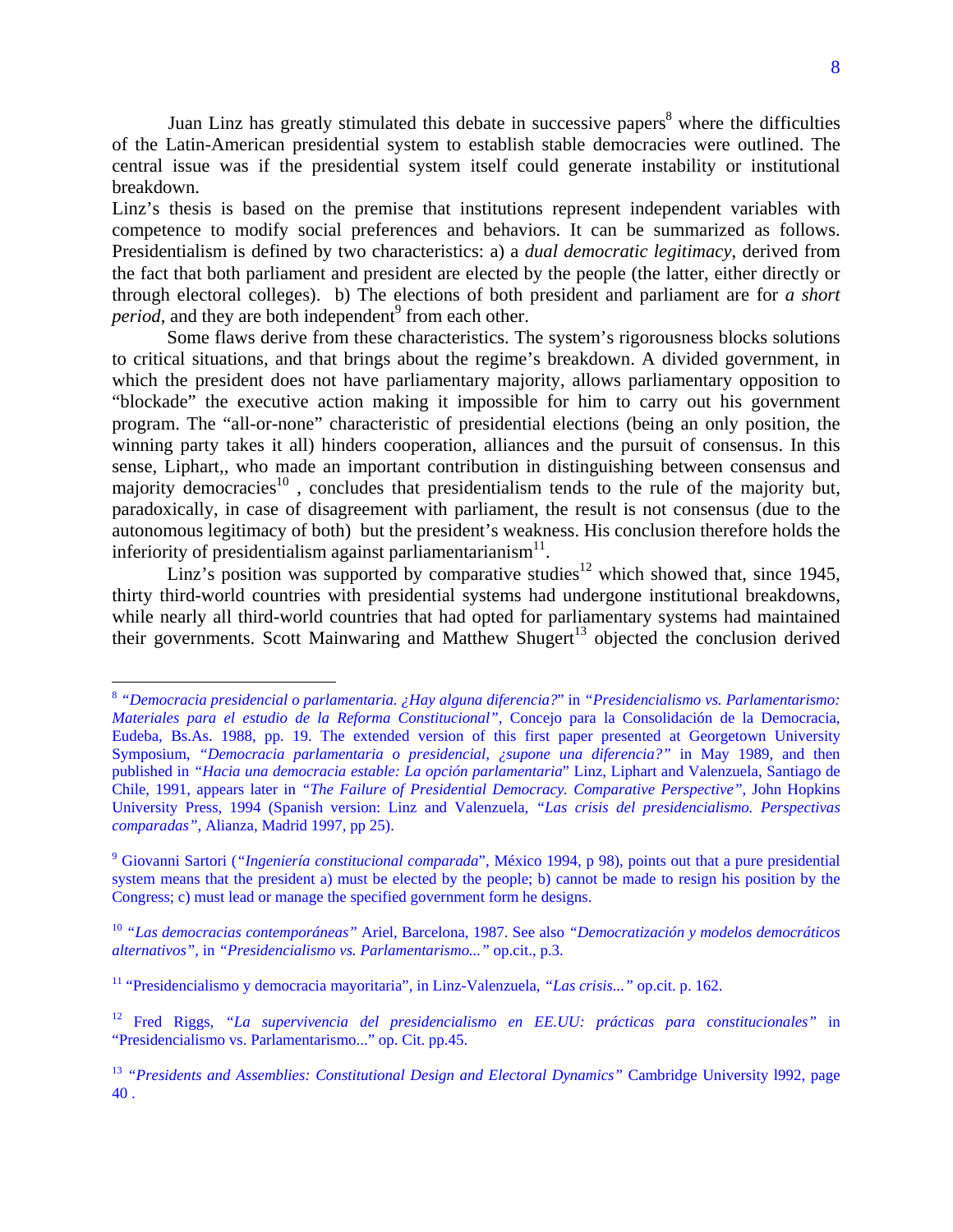from this sampling (instability of presidentialism). They proved that, throughout the  $20<sup>th</sup>$  century, breakdown had affected a great number of parliamentary systems $^{14}$ , that the same had happened up to World War II and that, actually, presidential systems prevail in Latin-America while parliamentary ones do so in Europe and former British colonies. Therefore, those comparative values become relative.

Moreover, the debate began to consider that presidentialism should not be referred to as a unique model but to different types, and that it was important to take into account the number of parties, their fragmentation, the degree of internal discipline and, obviously, the electoral system<sup>15</sup>. Some combinations came out: a) parliamentarianism is stable in both two-party and multiparty systems, but parties should necessarily be cohesive and disciplined as it is the only way they can sustain government. b) presidentialism is not stable in multiparty systems; c) presidentialism works better with two-party systems; d) presidentialism is impaired by proportional representation as it tends to plural representation<sup>16</sup>; e) party discipline may be favorable or unfavorable to presidentialism, depending on whether it is a president in majority or in minority.

All these different variables analyze the chances a government has to carry out its program without "blockades" or obstructions in parliament which make government freeze, lose consensus and then, possibly, collapse. That is why the study of the different combinations must be complemented with an analysis of the president's legislative powers whose intensity will (or will not) allow the president to avoid parliament's obstructionism.

Along this line, Shugart and Mainwaring<sup>17</sup> point out, among the types of legislative powers, the power of veto (and partial veto, which confers greater power), executive orders (in their different modalities: emergency, authorization or delegation), and the legislative initiative exclusive for some areas. On this basis, they classify four different Latin-American presidentialisms (potentially dominant, provocative, reactive and potentially marginal) $^{18}$ . On his part, Sartori<sup>19</sup> mentions the powers of veto (pocket, global and partial), of initiative (decree and emergency), of referendum and of Congress dissolution.

Upon this basis, Nohlen<sup>20</sup> thinks that a unidirectional analysis giving predominance to the institutional factor must be discarded, as the cultural, historical and socio-economical factors that

16 Giovanni Sartori, *"Ingeniería Constitucional Comparada"*, Fondo de Cultura Económica, México, 1994, p. 195.

<sup>17</sup> Presidentialism and Democracy in Latin America", Cambridge University Press, 1997, pp. 40

 $18$  op.cit. page 49.

 $\overline{a}$ 

 $19$  "Ingeniería....." op.cit. page 49.

 $14$  Out of 40 breakdown cases, 22 belong to parliamentary systems, 12 to presidential systems and 6 to other systems.

<sup>15</sup> see, among others, Scott Mainwaring, *"Presidentialism and Multipartism. The difficult combination"*, Comparative Political Studies n° 26, p. 198, 1993; Dieter Nohlen *"Presidencialismo, sistemas electorales y sistemas de partidos. Reflexiones exploratorias para América Latina"*, Caracas, 1991, pp. 51. The same article with some additions can be found in Nohlen-Fernández, *"El Presidencialismo Renovado"*, Nueva Sociedad, Caracas, 1998, pp. 171.

<sup>20</sup> *"Presidencialismo vs. Parlamentarismo: dos enfoques contrapuestos"*. En Nohlen-Fernández *"El presidencialismo renovado..."* op.cit, pp. 15.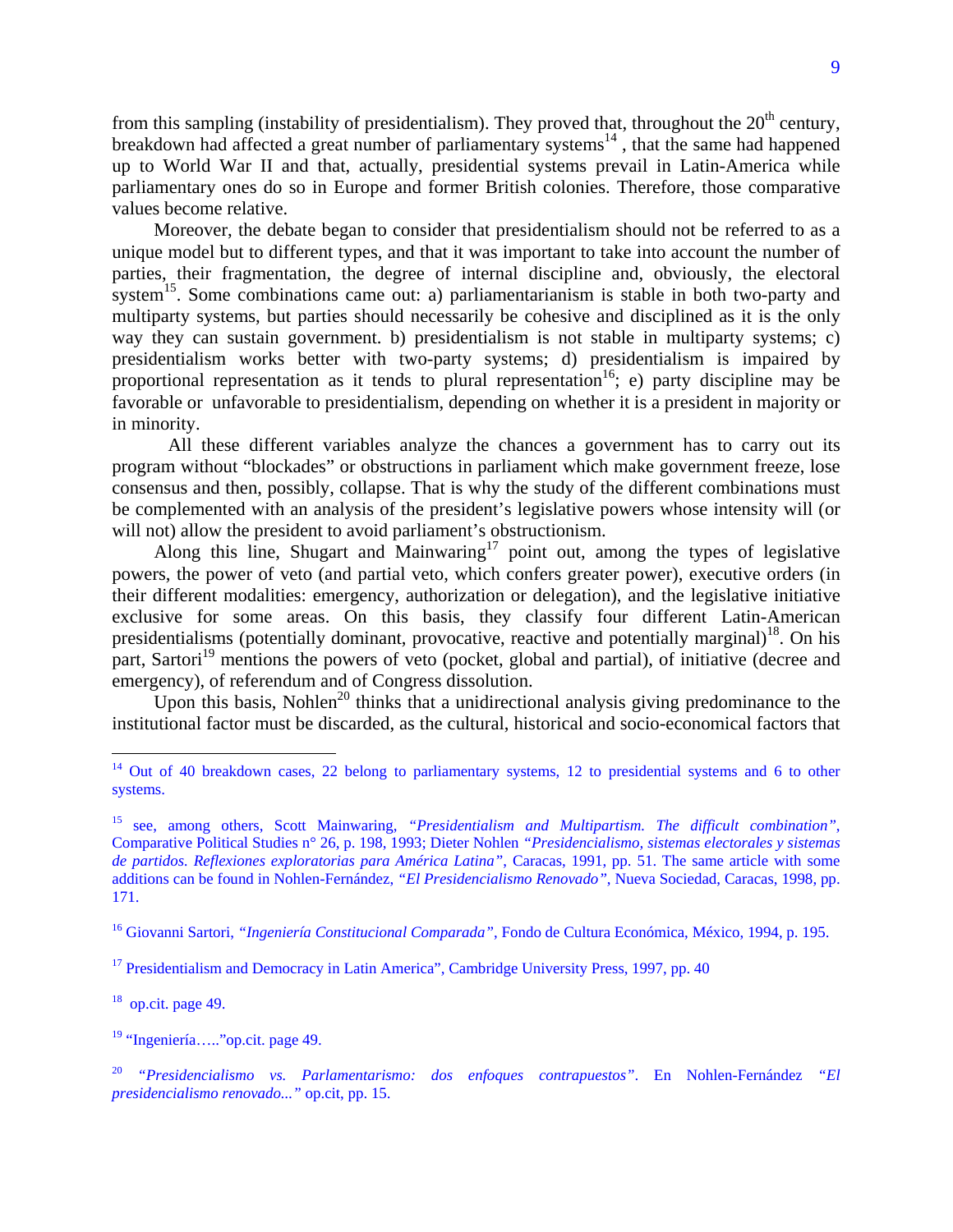have made presidentialism so deeply rooted in Latin America have to be considered. He also suggests adapting presidentialism so that it works better and ensures governability.

The possibility of a mixed government system, similar to that of the V Republic of France<sup>21</sup> that is to say, a bicephalous executive formed by a president popularly elected for a fixed term, and a prime minister, appointed by the president, but depending on parliamentary support, has also been proposed as a substitute for presidentialism. The flexible characteristics of that model, in which the president prevails if he has a majority in parliament, or the prime minister does, if the president is in minority, give it an oscillating character that allows it to adapt to changes in the electorate's preferences.

In Argentina, Carlos Nino has harshly attacked Argentine presidentialism (which he calls "hiper-presidentialism"), from a deliberative view of the democratic process. He points out that presidentialism disperses popular sovereignty, prevents consensus elaboration, is an imperfect mediation of representation and impoverishes public debate. He recommends the adoption of a mixed system $^{22}$ .

On the other hand, Sartori has suggested a different proposal, of an alternative or intermittent presidentialism. It is based on the following ideas: a) the president is popularly elected and his term of four or five years exactly coincides with that of parliament; b) the parliament can choose a government once or twice during that term, so that the system works as parliamentary; c) if the government fails, the president takes over the government that no longer depends on parliamentary confidence, and the system then works as presidential. In summary, he proposes a two-engine system: when one of them fails, the other one starts operating  $23$ .

#### **IV. IDEALS BEHIND THE CHANGES**

The reforms introduced in the constitutions have tried to satisfy different ideals such as those of liberalism, pluralist democracy, republicanism or participating democracy. All these ideals coexist in a constitutional frame, but they cannot possibly be simultaneously satisfied without provoking natural and unavoidable tensions. While preventing power concentration, judges' absolute autonomy may be seen as a stabilizing mechanism, but it stresses the countermajority feature of judicial activity, colliding with the democratic principle of respect for the majority's decisions. In turn, the diversification of rights satisfies a liberal standpoint but weakens the political scope of representatives' decisions. From a pluralist view of what democracy is, the executive and legislative "re-balance" involves their mutual "checking and balancing". From the point of view of a democracy that finds its moral justification in deliberation, however, this may not favor public dialog or debate. In short, it is convenient to take these difficulties into account when assessing the reforms.

<sup>&</sup>lt;sup>21</sup> There is no agreement on whether the cases of Ireland, Austria and Iceland belong to this category. Although according to their constitutions they seem to do so, practice has parliamentarized the system, the president becoming a nearly ornamental figure. Portugal had a regime similar to that of France between 1976 and 1982, when the parliamentary ingredient became prevalent. Finland, on the other hand, is nearer to the semi- presidential model.

<sup>22</sup> *"El presidencialismo y la justificación, estabilidad y eficiencia de la democracia"* Centro de Estudios Institucionales, Bs. As. 1991 pp 11; *"El presidencialismo puesto a prueba"* Centro de Estudios Constitucionales, Madrid, l992, pp 19; *"Fundamentos de Derecho constitucional"* Astrea, Bs As, 1992, pp 569.

<sup>23</sup> *"Ingeniería Constitucional"* op.cit. pp 168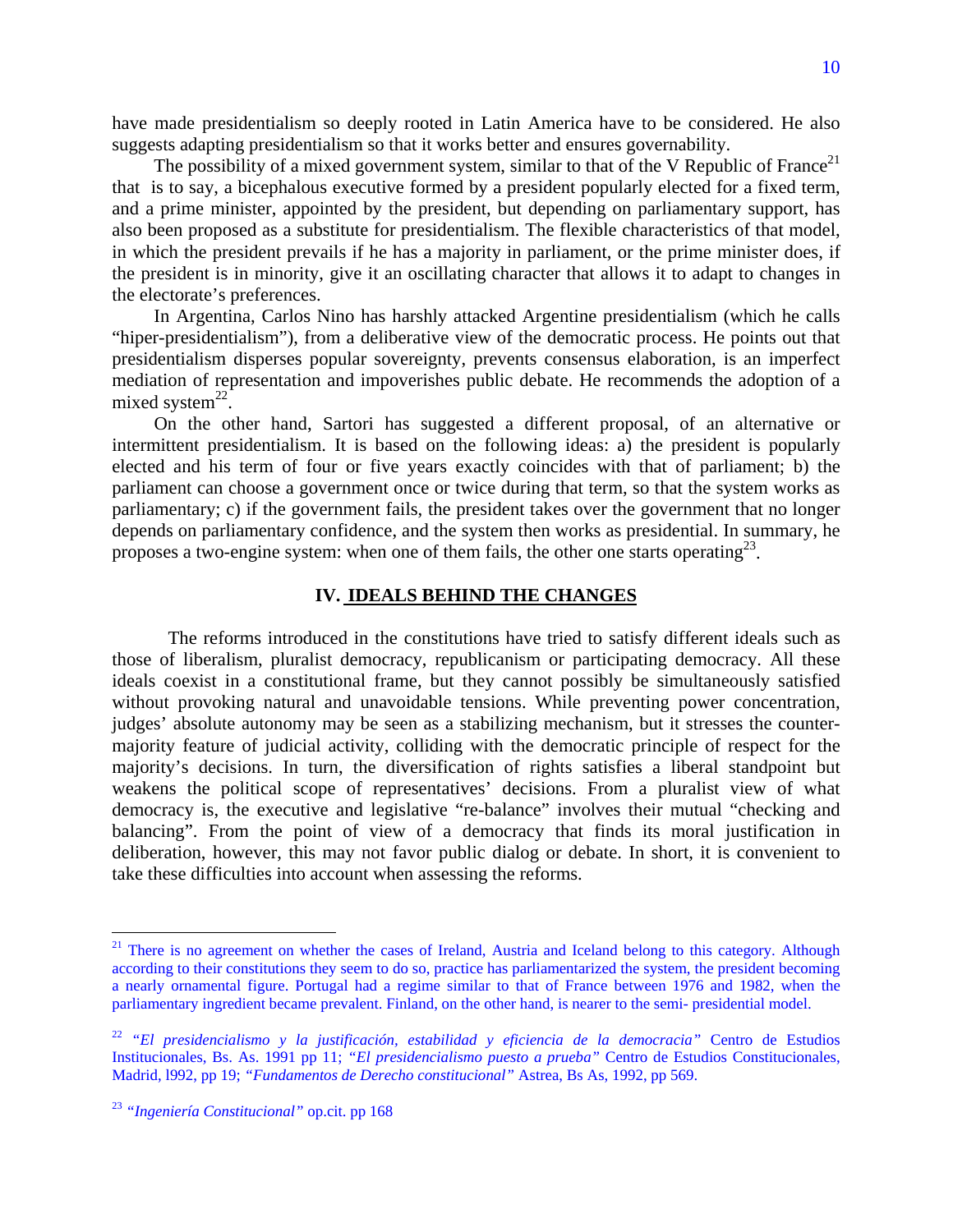#### **1. Time for the Judiciary**

Along Latin-American history, judges have not played an important role, either in defending individual rights or in controlling the exercise of power. They have traditionally worked as executive power extensions, looking after the interests of oligarchic groups and validating important power abuses.

The democratic comeback brought along a strong social demand for judges to take action. A long-ignored actor, the judiciary, was introduced into the political scenario due to the violation of human rights, the need for effective enforcement of promised rights, the punishment of public officials' corruption.

The liberal democracy's ideal requires the mediation of a judge, independent from the branches, between the restrictions of a citizen's right and the State intervention through the legislature and the executive. The existence of rights excluded from the State's incumbency needs a relatively autonomous body to preserve them. Either from a pluralist or elitist point of view, democracy is supposed to avoid the concentration of power to prevent the tyranny of a given majority. Thus, it needs a body (different from the majority) to "balance" and "straighten" the deviations of the majorities. Similarly, both the somehow "republican" hopes to punish representatives' offences and the transparency in the exercise of power support the need for judges' independence.

Upon such basis, constitutional reforms have focused on ensuring judiciary "independence" by establishing mechanisms to appoint judges eliminating or restraining the intervention of the branches. The Councils of the Magistracy, like the ones in post-war Europe, or appointments by Higher Courts serve this objective. The pursuit of autonomy can also be seen in the attempts to cut off all economic dependency on the other branches in clauses guaranteeing a percentage of the general budget for the judiciary  $24$ .

Taking judicial appointments away from the majority may be positive to avoid a "clientlike" distribution among parties but it comes into conflict with the democratic ideal. It runs the risk of provoking a judiciary "corporatism" stressing its counter-majority character.

This becomes evident in the controversial judicial review as judges become the highest authority to interpret the principles of constitutional rules  $25$  even if they are distant from popular will. This "counter-majority" feature has led judicial review to be considered "anti-democratic" <sup>26</sup>. It is not relevant here to analyze the terms of this still unfinished debate  $27$ . However, I believe that the consideration of judges as arbitrators of the democratic process, ensuring fair participation channels and strengthening representation is the best reason to justify their

 $24$  For example, Venezuela  $(2%)$ 

<sup>25</sup> In Hamilton's words:*"La independencia completa de los tribunales de justicia es particularmente esencial en una Constitución limitada... que contiene ciertas prohibiciones expresas aplicables a la autoridad legislativa...(que) sólo pueden mantenerse en la práctica a través de los tribunales de justicia, cuyo deber es el declarar nulos todos los actos contrarios al sentido evidente de la Constitución... Una Constitución es de hecho una ley fundamental y así debe ser considerada por los jueces. A ellos pertenece, por lo tanto, determinar su significado... (y) preferir la Constitución a ley ordinaria, la intención del pueblo a la intención de sus mandatarios..."*. (*"El federalista"*, Fondo de Cultura Económica, Mexico 1994, LXXVIII, pages. 331 y 332).

<sup>&</sup>lt;sup>26</sup> Bickel, Alexander "The Least Dangerous Branch. The Supreme Court and the Bar of politics". Yale University Press, l962. Page 17.

<sup>27</sup> Gargarella, Roberto *"La justicia frente al gobierno. Sobre el carácter contramyaoritario del poder judicial",*  Ariel 1996.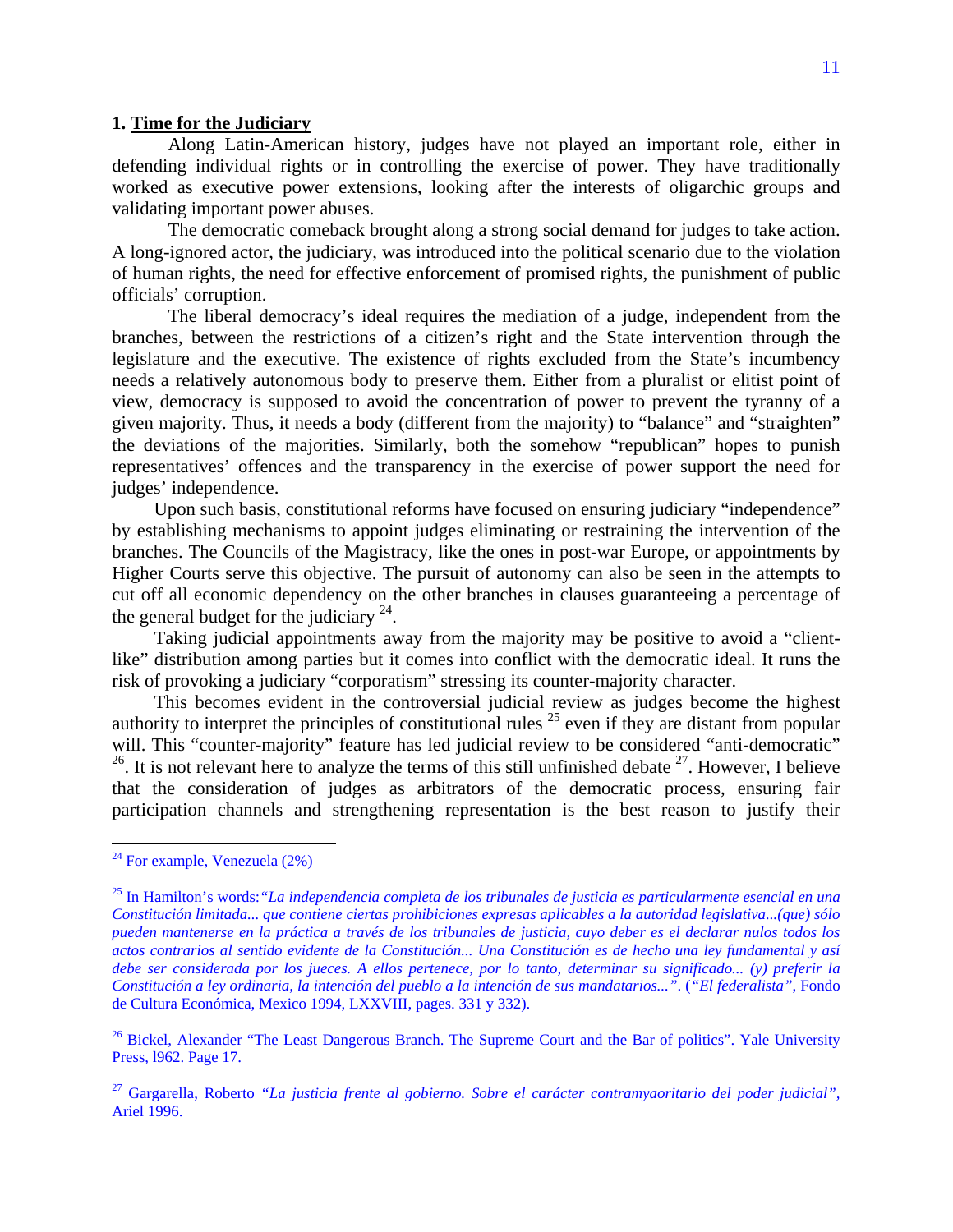review<sup>28</sup>. That is, preserving democratic procedure and adequate participation, as well as protecting individual autonomy and the continuity of constitutional practice  $29$ .

Consequently, the legitimacy of judges' intervention is much enhanced by those reforms that have created a Constitutional Court, for a term, related to democratic bodies in charge of judicial review. These reforms follow the Continental European Right models clearly expressed in the Austrian Constitution of 1920 and especially in constitutions written after World War II.

This search of judiciary "independence" from political bodies is framed within a rich process of judicial reforms under way in the region. These reforms, especially encouraged by international agencies, try to make resources in the judiciary more efficient so that poor segments can have equal access to Courts. The increasing citizen's participation in the solution of conflicts, such as alternative methods, trial by jury, the victim's regained active role in the criminal procedure, are all encouraging measures in this sense.

 This judicial leading role is supposed to have great influence in future institutional development in Latin America. In a history of lawlessness, illegality, arrogance and full of power abuse, justice stands as a transcendent forum in the fight for the rule of law and equality  $30$ .

### **2. More or fewer rights?**

 $\overline{a}$ 

The expansion of rights in Latin-American constitutions has called the attention to the tension it produces when confronted with the majority principle: while widening the range of intangible rights against the desires of any majority, the scope of political discussion would be limited to deciding on issues outside the control of rights.

Needless to say, the quantity of rights considered depends on the chosen viewpoint. If rights are necessary "pre-conditions" to allow democratic procedure; if rights expand people's autonomy so that they can carry out their personal projects, such conflict will not exist, as rights will precisely guarantee the conditions for public debate and collective decisions<sup>31</sup>. Far from impairing the democratic game, they make it possible.

 Yet, the incorporation of the so-called "social rights" into constitutional texts transfers the claim for their enforcement to judges who precisely have less democratic legitimacy to develop them <sup>32</sup>, questioning the intensity of judicial intervention. Although all fundamental rights, both liberal and social, should be jurisdictionally claimable<sup>33</sup>, the limits to such right to claim become uncertain when the allocation of scarce economic resources to many unsatisfied needs is considered. Perhaps there should be a *floor*, a minimum social level judges should respect, while

<sup>28</sup> John Hart Ely *"Democracy and Distrust. A theory of judicial review"* Spanish version "Democracia y Desconfianza. Una teoría del control constitucional" Trans. Magdalena Holpin, Bogotá 1997.

<sup>29</sup> Nino, Carlos in *"Fundamentos….."* op.cit. pp 692

<sup>30</sup> Correa Sutil, Jorge *"Acceso a la justicia y reformas judiciales en América Latina ¿Alguna esperanza de una mayor igualdad?"* SELA 1999.

<sup>31</sup> Gargarella, Roberto *"La creciente demanda de derechos: ¿un peligro para la democracia?"*, y Rivera Ramos, Efrén *"Los derechos y la democracia ¿conflicto o complementariedad?"* en SELA 2001.

<sup>32</sup> Gargarella, Roberto *"Recientes reformas Constitucionales en América Latina" in "Desarrollo Económico"* nº 144, 1997, p.982.

<sup>33</sup> Ferrajoli, Luigi, *"Derecho y Razón"*, page 917.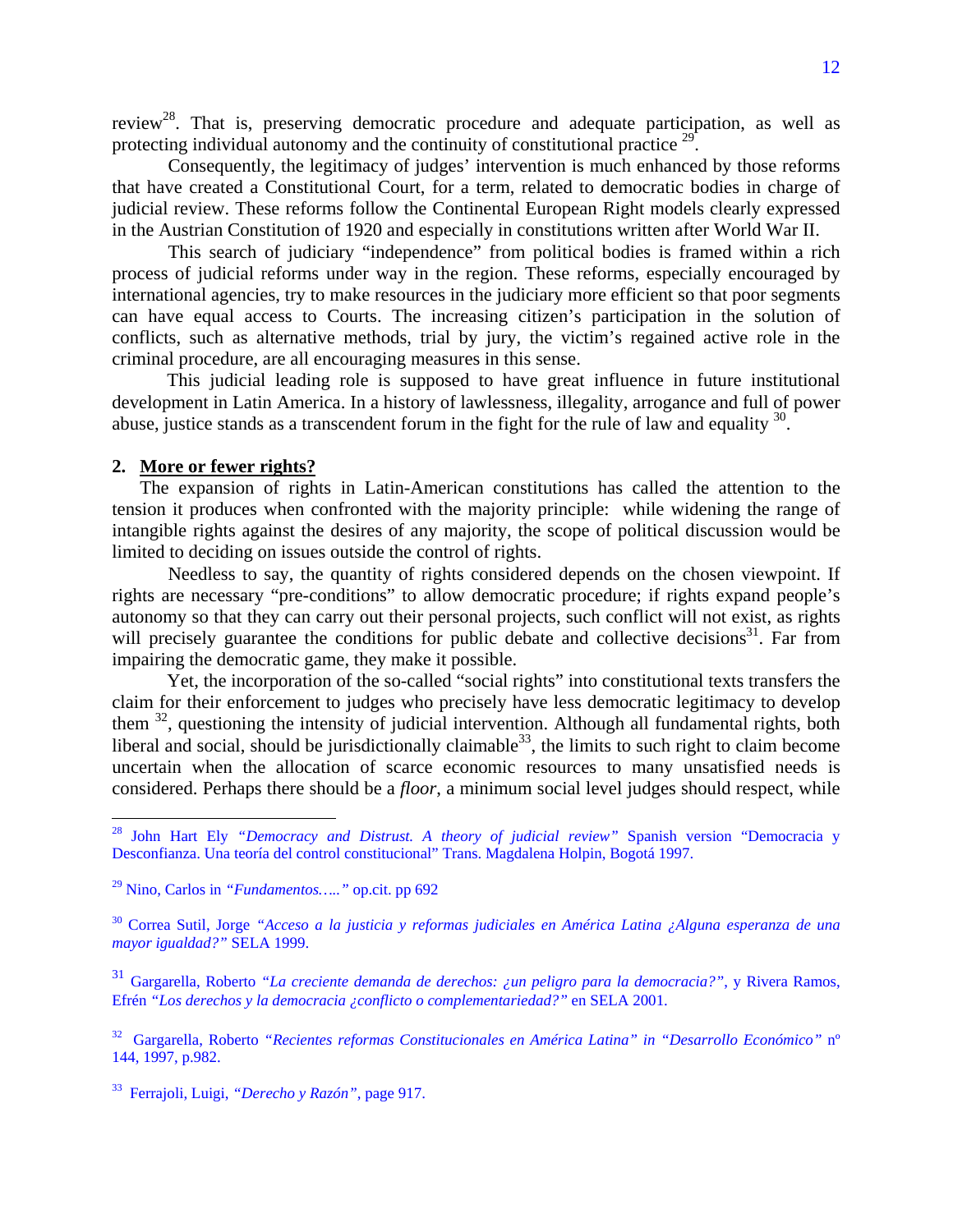political bodies might be in charge of implementing the rest<sup>34</sup> or perhaps, any social economic rights should at least have an aspect to be claimed judicially<sup>35</sup> but the division line is still blurred. Anyway, the judiciary provides an important context for the debate and deliberation of public policies, and it is significant that, at least, it points out the majority bodies' failure to accomplish their duties.

#### **3. Popular participation**

 The anti-federalist ideals that proclaimed people's greater intervention in collective decisions have found their way in different alternatives offered by the so-called "quasi-direct" democracies.

The right of initiative, referendum and mandate repeal, all result from the civil social pressure to find other ways of more direct participation in front of the discredit suffered by political representatives in general

These alternatives are highly healthful in so far as they favor public discussion. To this end, it is necessary to guarantee access to information and a rational debate ensuring interchange of ideas. The possibility that these valuable tools of popular participation could be used to give legitimacy to certain decisions without the adequate previous process of information and debate should be prevented  $36$ .

These modalities of citizens' more direct participation have not developed very much up to now. Anyway, their incorporation to constitutions is a positive step to a promising future.

# **4. More control and Punishment on corruption**

All constitutional reforms have, in different ways, created bodies to control public funds (Comptrollers, Auditors and Attorney Generals' agencies, among others). In some cases, there have been specific provisions regarding illicit enrichment of public officials or representatives in office 37.

These measures, resulting from a long tradition of public office illegality and dishonesty, seek to re-establish what has been called 'horizontal accountability'. Guillermo O'Donell<sup>38</sup> states that 'vertical accountability' works quite well in Latin America, as rulers can be punished or rewarded in free elections, but 'horizontal accountability' is very weak, as it requires agencies to control presumably illegal actions by other state agents or agencies. Such weakness would affect the republican ideal that demands faultless behavior from state officials in the service of public welfare.

 Many illegal enrichment scandals in the exercise of power, the generalized corruption because of "client-like' political practices and failure to abide by the law have brought about the ordinary citizen's indignation and have contributed to impairing political activity. Even if progress in this field depends on cultural and social factors, concerns about 'rendering accounts', 'transparency' and 'honesty' come up as positive signs for institutional development.

### **5. Strong or weak presidents?**

<sup>34</sup> Alegre, Marcelo "*Igualitarismo, democracia y activismo judicial"* SELA 2001.

<sup>&</sup>lt;sup>35)</sup> Courtis, Christian *"Los derechos sociales como derechos"*,SELA 2001.<br><sup>36</sup> Gargarella, Roberto *"Recientes reformas*......" op.cit. page 985.

<sup>&</sup>lt;sup>37</sup> E.g. Peru, Argentina, Ecuador and Venezuela.

<sup>&</sup>lt;sup>38</sup> See "Accountability Horizontal" Agora, 1998, pp 5.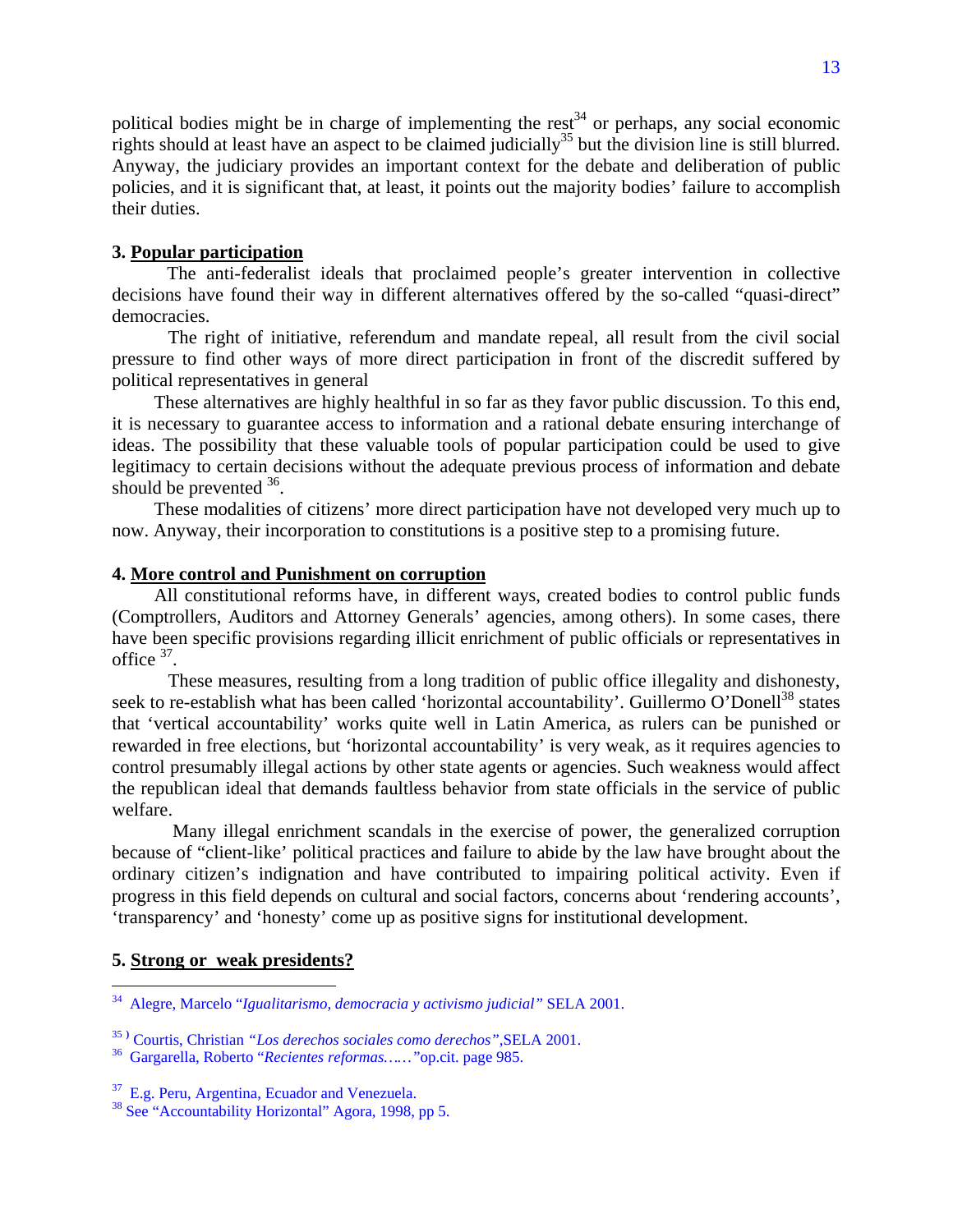The debate about presidentialism or parliamentarianism has had curious influence on constitutional reforms. Although none of these countries have abandoned presidentialism, some elements from parliamentarian regimes have been incorporated to their constitutions, with the obvious intention to 'attenuate' presidentidentialism or 're-balance' its links with parliament.

Basically, reforms have worked in two different directions. Two circumstances were feared: the president's *power abuse* and parliamentary *blockade* to the government's initiatives. In order to solve the first question, derived from Latin-American 'Caesar-like' practices, reforms tried to de-centralize some of the president's powers on a minister (President of Council of Ministers, Head of Cabinet, Executive Vice-President). However, none of the constitutions have given this minister any governing functions. Instead, his authority has been merely administrative, of coordination or delegated by the president, while parliament has been granted authority to censure this minister and the rest of the Cabinet, although only through very qualified, hard to gather majorities. At the same time, the president's legislative authority has been strengthened ("emergency", "delegation" or "authorization" procedures, as well as emergency executive orders)<sup>39</sup>, in order to prevent an eventual freezing of the government's action plan.

This combination does not seem to have rendered the expected results. Several presidents have not been able to finish their terms of office, either for early resignation (Alfonsín and De la Rúa in Argentina, Cubas in Paraguay) or because they were removed by Parliament (Collor de Melo in Brazil, Bucaram in Ecuador, Fujimori in Peru). The parliamentary elements supposed to preserve the presidential institution have not worked <sup>40</sup> so that Linz's classical criticism to presidentialism is still up to date.

Nevertheless, a so-called 'presidentialism in coalition" stands out in some countries (Bolivia, Chile and Uruguay), where inter-party coalitions have favored governability and have reduced institutional tension  $41$  and it is said to have helped overcome the "all-or-none" characteristics of presidentialism that hinder concensus.

A pluralist view of democracy, whose main virtue is to prevent a person or faction from monopolizing power, seems to be the ideal sought by all the modifications introduced to the presidentialist regime. If persons, as well as corporations and factions, will inevitably act according to their own interests, democracy's merit would lie in embodying a mechanism

 $39$  In Argentina, the inclusion into the constitution of the president's power to issue "necessity and emergency" orders with parliamentary control has not reduced the use of this presidential prerogative . On the other hand, presidents have made use of it with or without parliamentary majority (conf. By Ferreira Rubio, Delia and Goretti, Matteo *"Executive-Legislative relationship in Argentina: from Menem's Decretazo to a new style?"*, Annual Conference, Argentina 2000:politics, economy, society and international relations, Oxford 2000), which seems to show the reason for its use is a different one.

<sup>&</sup>lt;sup>40</sup> The Head of the Cabinet in the Argentine Constitution of 1994 was supposed to play an important role in political crises of a president in minority. However, when De la Rúa's government was faced with such situation (after October 2001's elections), the figure of the Head of the Cabinet turned out to be completely irrelevant to solve the crisis, which makes its constitutional utility doubtful.

<sup>41</sup> Deheza, Grace Ivana, *"Gobiernos de Coalición en el Sistema Presidencial"*, en *"El Presidencialismo Renovado..."*, op.cit. pp.151; Mayorga, René Antonio, *"Presidencialismo Parlamentario y Gobiernos de Coalición en Bolivia"* and Chasquetti, Daniel, *"Democracia, Multipartidismo y Coaliciones en América latina: Evaluando la Difícil Combinación"*, both in *"Tipos de Presidencialismo y Coaliciones Políticas en América Latina"*, Jorge Lanzaro editor, Bs.As., 2001, pp. 101 and 319, respectively.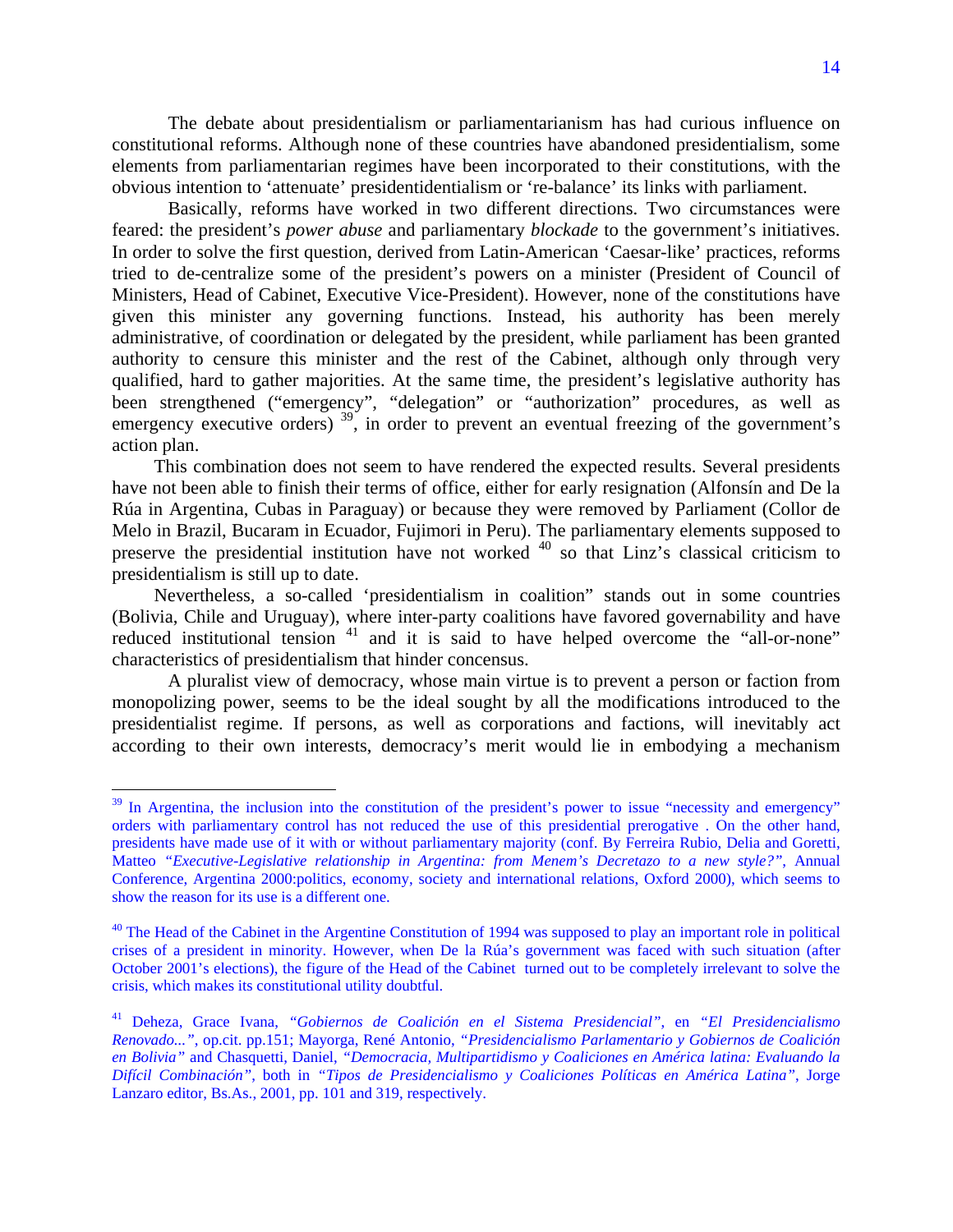through which different groups and parties must compete for the popular vote. Then, power is shared out in such a way (check and balance) that it will not be monopolized by anyone.

Carlos Santiago Nino has made an appropriate criticism to this concept and its institutional consequences<sup>42</sup>. Nino justifies democracy for the substantive value of the public discussion implied in democratic proceedings. Debate participation by all maximizes the chances that the decisions made will tend to be impartial, rational and based on the knowledge of relevant facts; in consequence, there are moral reasons to act upon these decisions. According to this concept, presidentialism comprises several deficits. Firstly, it disperses sovereignty temporarily, as the system's inflexibility hinders the adaptation of the government's action to the electors' changes in preferences. Secondly, it disperses sovereignty functionally, dividing it into two uncoordinated branches (parliament and government). Besides, it inadequately processes consensus, given that, as the presidential candidate competes for a sole position and has to rivet the vote of many different interests, his proposals are vague and general, and his relation with people quickly deteriorates when they consider he has failed to keep a promise. Finally, the need to address large masses also impoverishes public debate. According to Nino, all these defects could be overcome with a dynamic mixed government system (similar to the French one), so that, if the president loses popular support, parliament can take over and adopt policies according to the electorate's new preferences.

### **V. CONCLUSION**

The ultimate end of constitutional reforms has been the achievement of greater *legitimacy*, *efficiency* and *stability* for the different democratic regimes. Stability, as a system feature, depends on the degree of a government's legitimacy and efficiency. If one administration has legitimacy and meets the community's objectives, it will tend to stability; on the contrary, inefficient authorities, regarded as illegitimate by the people, will not be able to stay in government.

Legitimacy and efficiency are, on their part, of various degrees and interrelated; therefore, the degree of reciprocal influence<sup>43</sup> is difficult to note. As Weber states  $44$ , people obey the authority's orders for different reasons, fear, custom, interest, but, above all, because they *believe* that that authority has a right to make collective decisions (subjective legitimacy). This belief rests on the idea that such regime is the best, or the least unfavorable, to obtain the wished results, either for the procedure's own merit (free and competitive elections) or for granting democracy some substantive justification. However, a government's subjective legitimacy may be eroded by its inefficiency to solve the society's problems, as people grant political power seeking the satisfaction of certain material or ideal interests, which, if not achieved, gradually deteriorate the foundations of legitimacy.

Latin-American democratic governments have subsisted, some with great difficulty. Yet, the expected results have not appeared; on the contrary, socio-economic conditions have

<u>.</u>

<sup>42</sup> *"La Constitución de la Democracia Deliberativa"*, Gedisa, Barcelona, 1997, pp. 154; *"El Presidencialismo puesto a Prueba"*, op.cit., pp. 19; *"Fundamentos..."*, op.cit., pp. 194.

<sup>43</sup> See Linz, Juan *"La Quiebra de las Democracias"* Alianza 1987, pp 42 and 43.

<sup>44</sup> *"Economia y Sociedad"* Fondo de Cultura Económica. Mexico, l996, page 29.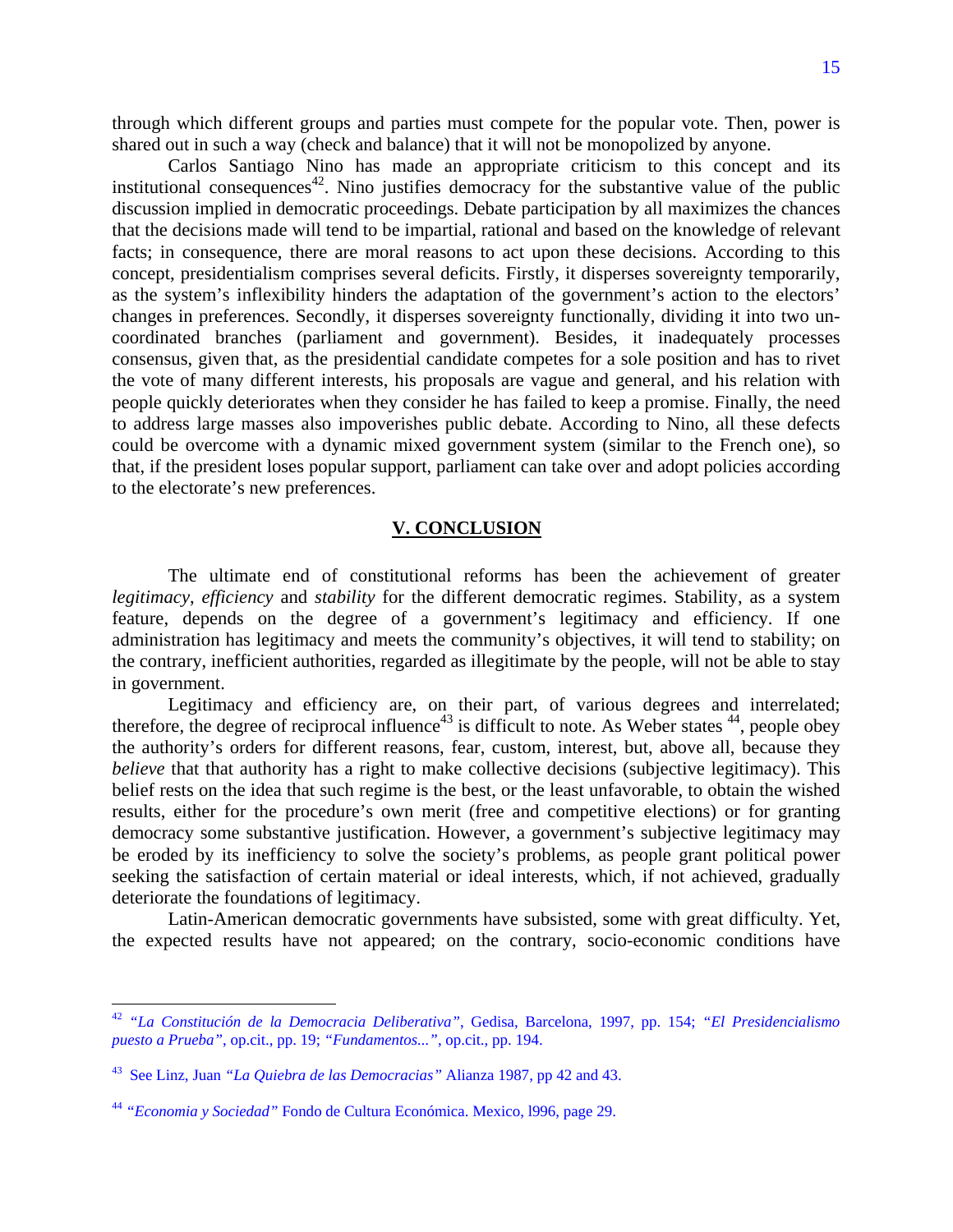worsened in several countries. Government's lack of efficiency has seriously damaged legitimacy.

According to the '*Latinobarómetro Survey'*, between 1996 and 2000, around 60% of Latin Americans preferred democracy, but around 65% were dissatisfied with its results. As regards institutions, over the same period, 15% of the people trusted the Presidency, 8% the Congress and only 5% trusted political parties. In Argentina, according to a survey carried out in December  $2001^{45}$ , 95% of the sample distrusts politicians, because they are corrupt or not qualified, they fail to keep their promises or render accounts; 93% also distrusts political parties, 91% distrusts the National Government and 90% distrusts the Congress. As far as democracy is concerned, 63% identifies it with welfare, employment, health and education; 27% with voting and freedom of speech. 57% states that democracy is preferable to any other government system (this percentage decreased from 76% in 1995); but 85% is unsatisfied with the democratic performance (this percentage rose from 44% in l995) and four o five out of ten argentineans would tolerate an authoritarian system if it meant a solution for economic problems and safety.

It is evident that the widening gap between the trust in democracy and the satisfaction from its results gives tension to the system. When the degree of dissatisfaction reaches a certain point, trust in democratic merits naturally decreases. At present, popular views blame the mediating institutions and, especially, political parties and politicians in general for their failure to obtain expected results.

Therefore, the representation system seems to be questioned. Latin-American institutions have followed the American Constitution's model of the late 18<sup>th</sup> Century; the federalists' ideals in the Constitution of Philadelphia are well known. The fear of "factions", "immediate interests", "temporary passions" or "lack of moderation" <sup>46</sup> find remedy in representation and reciprocal control among branches, which manage to "neutralize" or "balance" them achieving inactivity and stability 47. The diverse social interests are "filtered" through a '*chosen group of citizens whose prudence can better discern the real interest of their country and whose*  patriotism and love of justice will not be sacrificed in front of partial or temporal *consideration<sup>48</sup>*. And the larger the state's territory, the smaller the possibility of faction majorities, because the variety of parties and interests will balance positions. Besides, institutional design provides for avoidance of power concentration, through a complex network of 'checks and balances' that prevents laws from being hastily passed and from being the product of an only sector of society (bicameralism , presidential veto, judiciary review) 49.

This scheme obviously produces some undeniable benefits as power segmentation deters tyranny (either from an individual or a circumstantial majority). In the same way, the number of instances a certain initiative should go through to become effective fosters public debate and

<sup>&</sup>lt;sup>45</sup> " Información sobre la Democracia en Argentina" PNUD December 2001<br><sup>46</sup> "Por facción entiendo cierto número de ciudadanos, estén en mayoría o minoría, que actuan movidos por el *impulso de una pasión común o por un interés adverso a los derechos de los demás ciudadanos o a los intereses permanentes de la comunidad considerada en conjunto"*. Madison, *"El Federalista"* X page 36.

<sup>47</sup> Pitkin, Hanna Feniche *"El concepto de Representación"* Centro de Estudios Constitucionales, Madrid 1985, p 216 and 217.

<sup>48</sup> Madison, *"The Federalist"* op. Cit. p 39.

<sup>49</sup> See Gargarella, Roberto, "*En Nombre de la Constitución. El Legado Federalista dos Siglos Después"*, en "*La Filosofía Política Moderna. De Hobbes a Marx"*, Eudeba, Bs.As., 2000, pp. 174 and 175.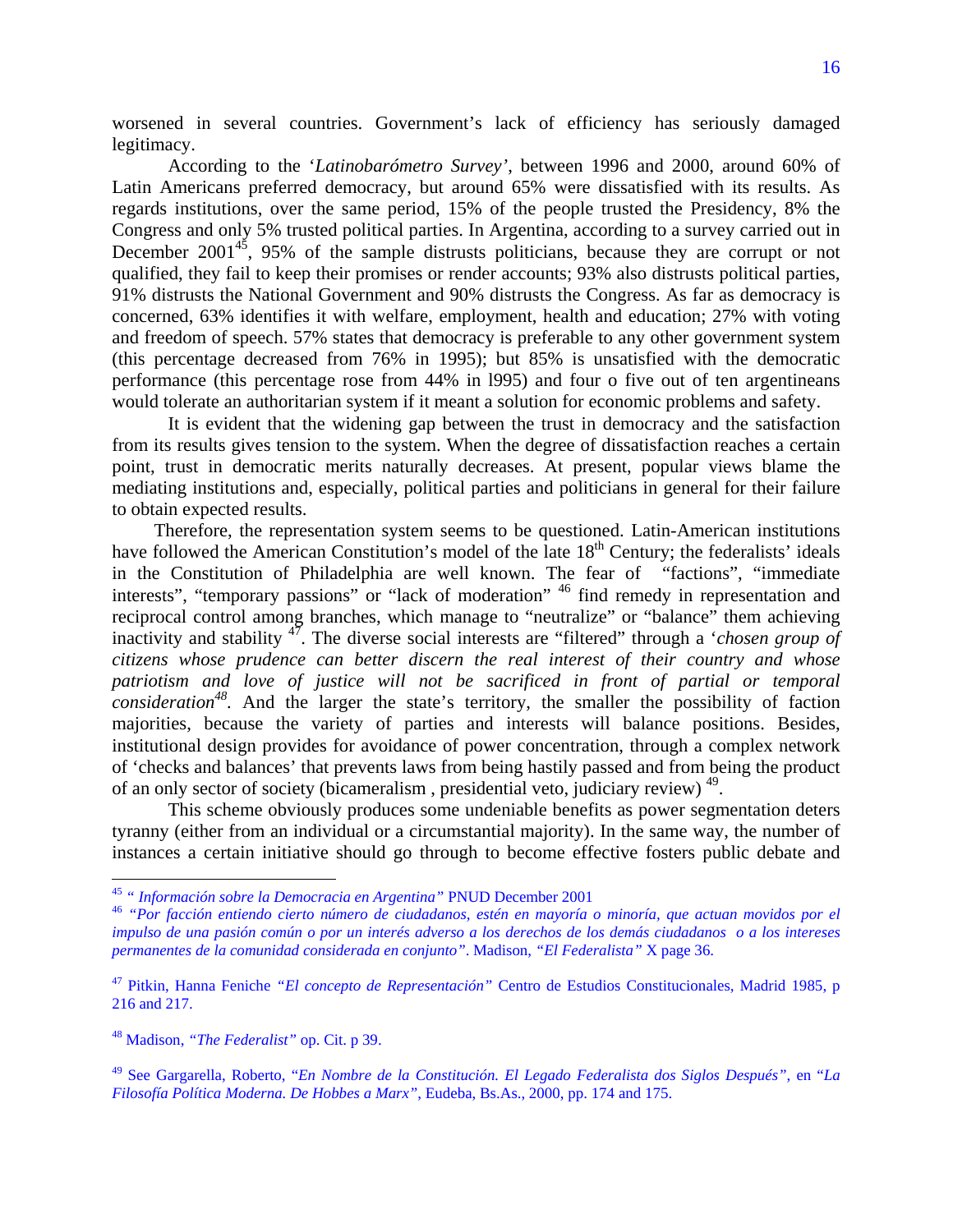gives the decision a higher degree of impartiality. Briefly, the counter-majority devices (judiciary control, division of powers, and checks and balances) protect individual rights from the interests and passions of the majority.

 However, it is genuine to wonder if this "mediatization" of the popular will, that has also given rise to representatives' (politicians') "corporatism" and "professionalism", does not induce the present and generalized disappointment in the system's performance. The Founding Fathers' model was "full representation" of all the society's interests plus representatives' deliberation<sup>50</sup> and the present political design, conceived more than two centuries ago for a simpler society, seems to have trouble assuring the representation of all groups and interests in modern society<sup>51</sup>.

In societies with scarce resources, unsatisfied basic needs, strong corporate groups trying to impose their interests, with information's access and diffusion blurred by corporate controls, collective decisions should be more legitimate and impartial. The actions to reach this end are: to multiply public discussion scopes and forums giving importance to "extra-parliamentary" debate; to de-centralize decision-making as much as possible to ease the direct intervention to those affected and to make use of some of the "exogenous" controls anti-federalists talked about  $52$  to preserve the representatives' fulfillment of popular will.

More participation, better discussion and further control could be the axes of a new institutional design. The mechanisms of quasi-direct democracy established in new constitutions and the control in the exercise of power are, in this sense, suitable tools, and their practice should be reinforced.

 As regards the debate on government forms, presidentialism is closer to a pluralist view on democracy than to one based on discussion and collective consensus. The electorate's hope being placed on a given man, the presidentialist dynamics personalizes the exercise of power, "creates" leaders. The community trusts its destiny more in the leader's virtues (sometimes "visionary" or "providential") than in a set of ideas shared by the majority after public debate<sup>53</sup>. The unfulfilled expectation of welfare promised in electoral campaigns erodes the presidential figure, yet the presidential system's rigidity does not provide other way out but the president's early resignation**.** Both parliamentarianism and mixed systems (with a bicephalous executive but with the head of government always depending on parliamentary support) seem to better adapt to societies wishing to foster cooperation, consensus and the quick adjustments of government policies to the variations and fluctuations of popular support.

 However, any institutional change will face a traditional obstacle in Latin-America. By this I mean the pathological failure to observe the law, the tendency to unruliness and to lawlessness, hidden behind constitutions and laws whose texts were originally shaped according

1

<sup>50</sup> Gargarella, Roberto *"Representación plena, deliberación e imparcialidad"* in *" La democracia deliberativa"*, Jon Elster comp., Gedisa, Barcelona 2001, pp. 323.

<sup>51</sup> Gargarella, Roberto *"Representación..."*, cit, pp. 334.

<sup>52</sup> Gargarella, Roberto in *"En nombre de la Constitución...",* op cit. pp.176 , and in *"Recientes reformas...",* op cit pp. 987.

<sup>&</sup>lt;sup>53</sup> Presidentialism becomes the incarnation of the "delegating democracy" prototype in which a majority "delegates" on a person the authority to govern as he deems convenient, even overstepping Congress and Courts, with the sole limit set by the relations of power and the end of the constitutional term. (O'Donnell, Guillermo "¿Democracia delegativa? In "Contrapuntos" Paidós 1997, pp 287.